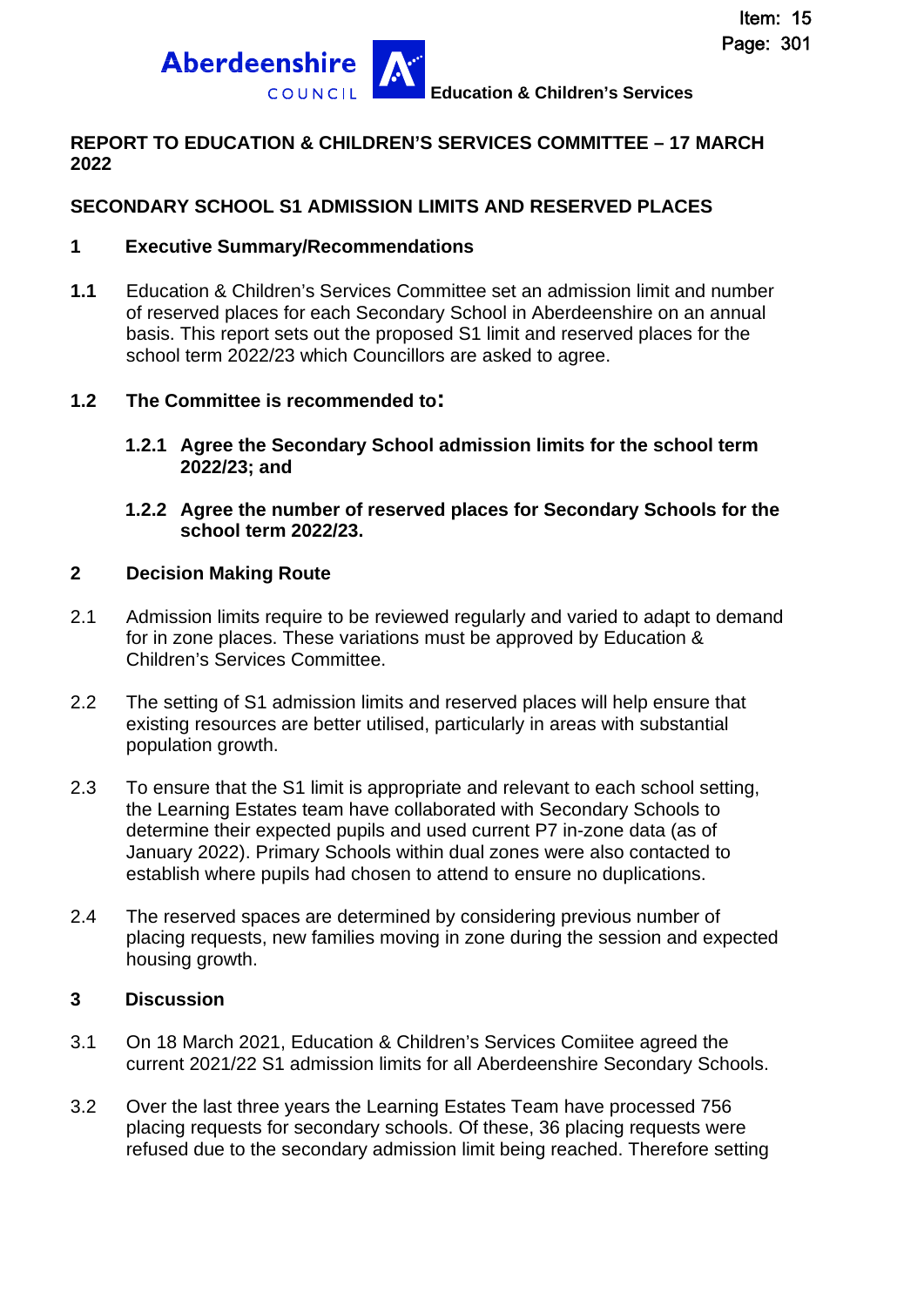a secondary school limit for S1 is vital to safeguard the reserved places for in zone pupils and maintaining the school roll within overall capacity.

- 3.3 The recommended admission limits for S1 in 2022/23 inclusive of the recommended reserved places for the cohort S1 2022/23 through to S4 is shown in 3.21. This table shows the admission limit and reserved places shown in brackets.
- 3.4 As an example if a school has a limit of 160 with 5 reserved places this is shown as 160(5) which means placing requests can be accepted until a roll of 155 is reached for that cohort.
- 3.5 Once this limit is reached, any further out of zone placing requests for that year group will be refused, on the basis that accepting this request would prevent the Council reserving a place at the school for a child likely to move into the area of the school in-year.
- 3.6 The recommended S1 limit and reserved places for Aboyne, Banff and Portlethen, will stay the same from the previous 2021/22 session, however the following schools will require an adjustment to their limit.
- 3.7 Alford Academy The current S1 Admission Limit is 135 with 5 reserved places. The latest figures available for the number of in-zone and dual zone P7 pupils who will require S1 places in the forthcoming session is 115. An Admission limit of 135 with 10 reserved spaces is therefore proposed for the 2022/23 S1 year group.
- 3.8 Banchory Academy The current S1 Admission Limit is 160 with 3 reserved places. The latest figures available for the number of in-zone P7 pupils who will require S1 places in forthcoming session is 150. An Admission limit of 160 with 5 reserved spaces is therefore proposed for the 2022/23 S1 year group.
- 3.9 Ellon Academy The current S1 Admission Limit is 240 with 10 reserved places. The latest figures available for the number of in-zone P7 pupils who will require S1 places in forthcoming session is 174. An Admission limit of 220 with 7 reserved spaces is therefore proposed for the 2022/23 S1 year group.
- 3.10 Fraserburgh Academy The current S1 Admission Limit is 240 with 5 reserved places. The latest figures available for the number of in-zone P7 pupils who will require S1 places in forthcoming session is 243. An Admission limit of 260 with 10 reserved spaces is therefore proposed for the 2022/23 S1 year group.
- 3.11 Inverurie Academy The current S1 Admission Limit is 280 with 10 reserved places. The latest figures available for the number of in-zone and dual zone P7 pupils who will require S1 places in forthcoming session is 242, this includes pupils from Kinellar who have indicated to take the option of attending Inverurie Community Campus, however these pupils can still make the decision up to 15 March in line with the placing request policy. An Admission limit of 270 with 10 reserved spaces is therefore proposed for the 2022/23 S1 year group.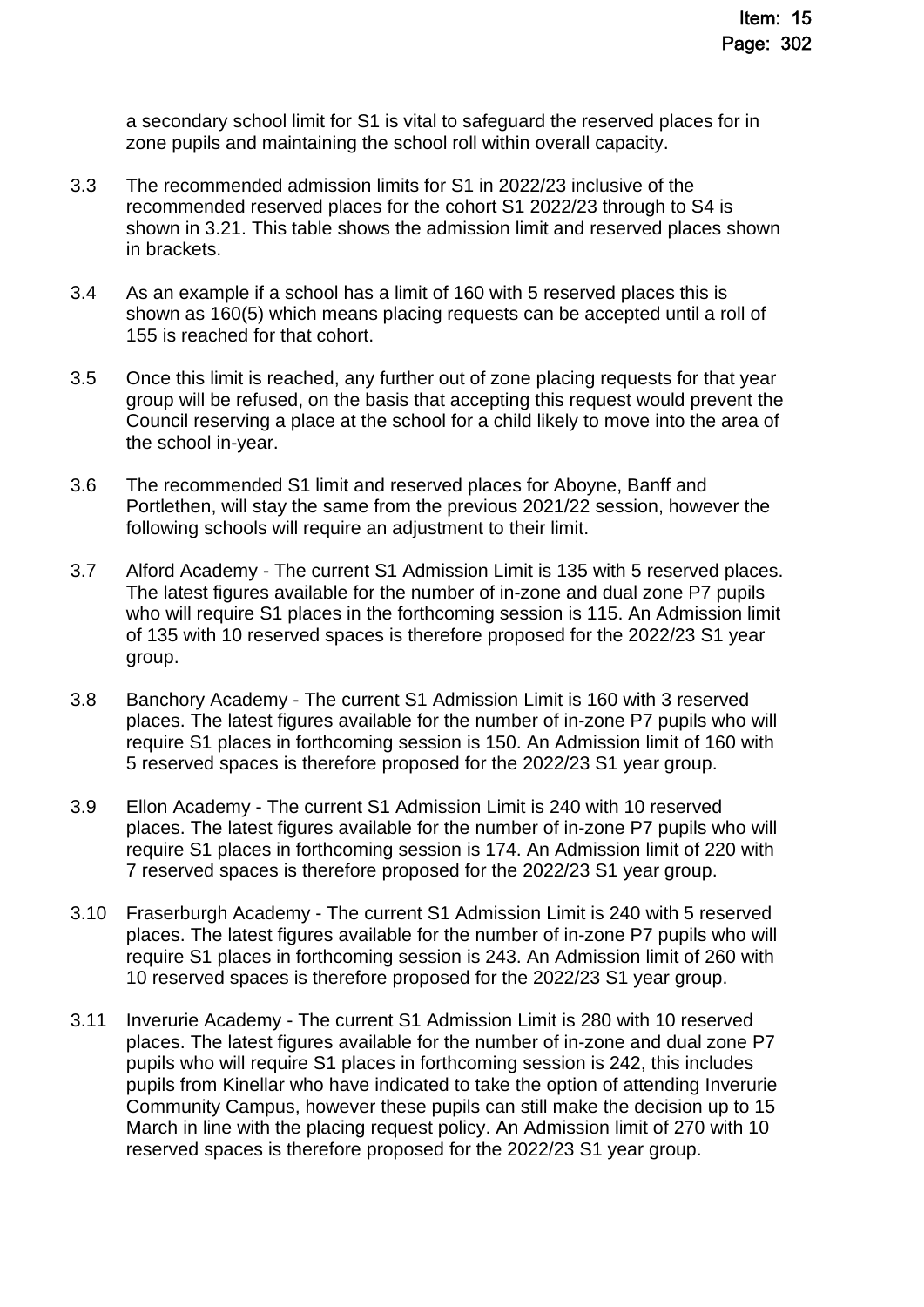- 3.12 Kemnay Academy The current S1 Admission Limit is 190 with 4 reserved places. The latest figures available for the number of in-zone and dual zone P7 pupils who will require S1 places in forthcoming session is 185, this number takes into account the pupils from Kinellar who have indicated to take the option of attending Inverurie Community Campus, however these pupils can still make the decision up to 15 March in line with the placing request policy. An Admission limit of 200 with 6 reserved spaces is therefore proposed for the 2022/23 S1 year group.
- 3.13 Mackie Academy The current S1 Admission Limit is 240 with 5 reserved places. The latest figures available for the number of in-zone P7 pupils who will require S1 places in forthcoming session is 196. An Admission limit of 205 with 5 reserved spaces is therefore proposed for the 2022/23 S1 year group.
- 3.14 Mearns Academy The current S1 Admission Limit is 120 with 10 reserved places. The latest figures available for the number of in-zone P7 pupils who will require S1 places in forthcoming session is 133. An Admission limit of 140 with 5 reserved spaces is therefore proposed for the 2022/23 S1 year group.
- 3.15 Meldrum Academy The current S1 Admission Limit is 220 with 5 reserved places. The latest figures available for the number of in-zone P7 pupils who will require S1 places in forthcoming session is 175. Meldrum Academy has had an increase in their capacity to 1050 due to reconfiguration works over summer 2021. Pressure on the capacity is expected to continue at Meldrum Academy. An Admission limit of 200 with 10 reserved spaces is therefore proposed for the 2022/23 S1 year group.
- 3.16 Mintlaw Academy The current S1 Admission Limit is 180 with 8 reserved places. The latest figures available for the number of in-zone P7 pupils who will require S1 places in forthcoming session is 169. An Admission limit of 180 with 5 reserved spaces is therefore proposed for the 2022/23 S1 year group.
- 3.17 The Gordon Schools The current S1 Admission Limit is 160 with 5 reserved places. The latest figures available for the number of in-zone and dual zone P7 pupils who will require S1 places in the forthcoming session is 120. An Admission limit of 140 with 5 reserved spaces is therefore proposed for the 2022/23 S1 year group.
- 3.18 Peterhead Academy The current S1 Admission Limit is 300 with 5 reserved places. The latest figures available for the number of in-zone P7 pupils who will require S1 places in forthcoming session is 258. An Admission limit of 270 with 5 reserved spaces is therefore proposed for the 2022/23 S1 year group.
- 3.19 Turriff Academy The current S1 Admission Limit is 160 with 5 reserved places. The latest figures available for the number of in-zone and dual zone P7 pupils who will require S1 places in forthcoming session is 112. An Admission limit of 140 with 5 reserved spaces is therefore proposed for the 2022/23 S1 year group.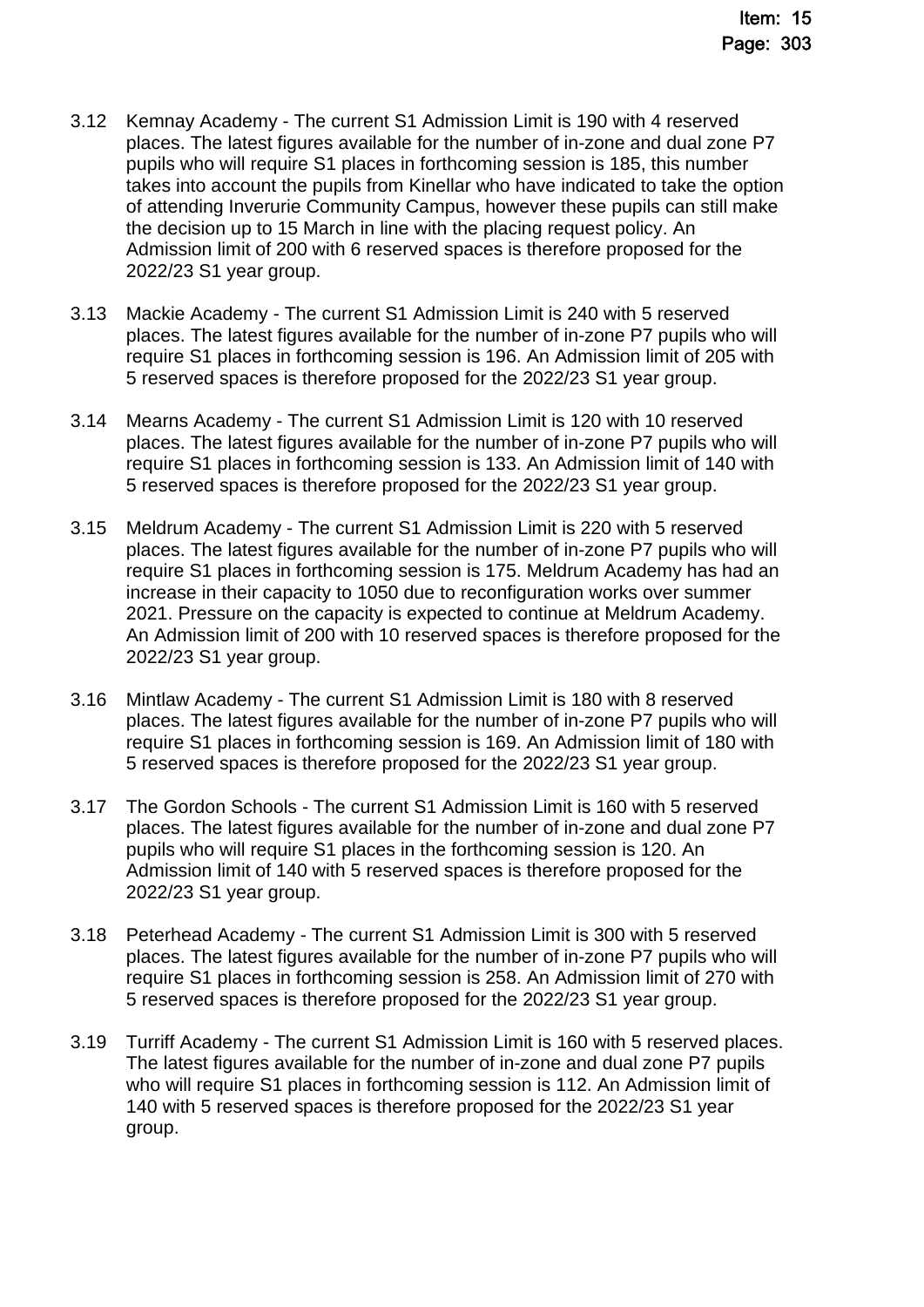3.20 Westhill Academy - The current S1 Admission Limit is 180 with 7 reserved places. The latest figures available for the number of in-zone P7 pupils who will require S1 places in forthcoming session is 132. An Admission limit of 160 with 5 reserved spaces is therefore proposed for the 2022/23 S1 year group.

| School             | <b>Published Capacity</b> | <b>Working Capacity</b> | S1 current Admission<br>Limit (2021/22) | Recommended S1<br><b>Admission Limit</b><br>2022-23<br>(inclusive of reserved<br>places S1 to S4) |
|--------------------|---------------------------|-------------------------|-----------------------------------------|---------------------------------------------------------------------------------------------------|
| Aboyne             | 750                       | 750                     | 140(5)                                  | 140(5)                                                                                            |
| Alford             | 700                       | 700                     | 135(5)                                  | 135 (10)                                                                                          |
| Banchory           | 900                       | 1050(T)                 | 160(3)                                  | 160(5)                                                                                            |
| <b>Banff</b>       | 1220                      | 1220                    | 220(5)                                  | 220(5)                                                                                            |
| Ellon              | 1300                      | 1300                    | 240(10)                                 | 220(7)                                                                                            |
| Fraserburgh        | 1450                      | 1450                    | 240(5)                                  | 260 (10)                                                                                          |
| Inverurie          | 1600                      | 1600                    | 280(10)                                 | 270(10)                                                                                           |
| Kemnay             | 730                       | 980(T)                  | 190(4)                                  | 200(6)                                                                                            |
| Mackie             | 1290                      | 1640 (T)                | 240(5)                                  | 205(5)                                                                                            |
| Mearns             | 700                       | 700                     | 120(10)                                 | 140(5)                                                                                            |
| Meldrum            | 1050                      | 1050                    | 220(5)                                  | 200(10)                                                                                           |
| Mintlaw            | 900                       | 900                     | 180(8)                                  | 180(5)                                                                                            |
| The Gordon Schools | 870                       | 1160 $(T)$              | 160(5)                                  | 140(5)                                                                                            |
| Peterhead          | 1700                      | 1700                    | 300(5)                                  | 270(5)                                                                                            |
| Portlethen         | 970                       | 970                     | 200(12)                                 | 200(12)                                                                                           |
| Turriff            | 840                       | 870 (T)                 | 160(5)                                  | 140(5)                                                                                            |
| Westhill           | 1000                      | 1000                    | 180(7)                                  | 160(5)                                                                                            |

# 3.21 Table for S1 Limit and Reserved Places 2022/23

# **4 Council Priorities, Implications and Risk**

4.1 This report helps deliver the Strategic Priority "Education" and "Health and Wellbeing" within the pillar "Our People", securing continuous improvement in outcomes for ALL children and young people.

This report helps deliver the Strategic Priority "Estate Modernisation" within the Pillar "Our Economy", having responsible finances and having an estate that is sustainable, efficient and fit for purpose.

| <b>Pillar</b>          | <b>Priority</b>              |  |
|------------------------|------------------------------|--|
| Our People             | Education                    |  |
|                        | Health & Wellbeing           |  |
| <b>Our Environment</b> | Infrastructure               |  |
|                        | <b>Resilient Communities</b> |  |
| Our Economy            | Economy & Enterprise         |  |
|                        | <b>Estate Modernisation</b>  |  |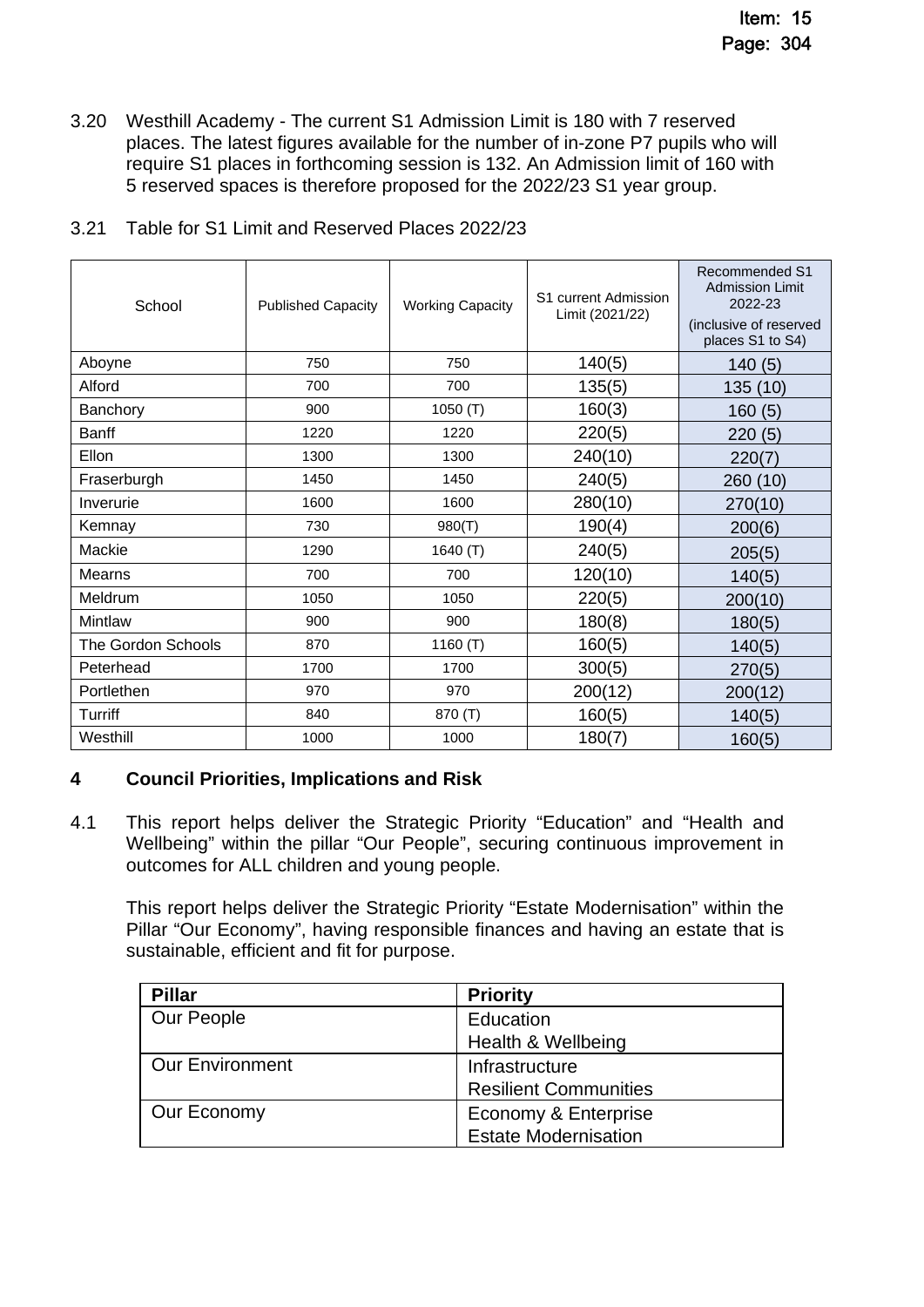4.2 The table below shows whether risks and implications apply if the recommendations are agreed.

| <b>Subject</b>                             | <b>Yes</b> | <b>No</b> | N/A |
|--------------------------------------------|------------|-----------|-----|
| Financial                                  |            |           | Χ   |
| <b>Staffing</b>                            |            | Х         |     |
| <b>Equalities and Fairer Duty Scotland</b> |            |           | Χ   |
| Children and Young People's Rights         |            |           |     |
| and Wellbeing                              |            |           |     |
| <b>Climate Change and Sustainability</b>   |            |           |     |
| <b>Health and Wellbeing</b>                |            |           |     |
| <b>Town Centre First</b>                   |            |           |     |

- 4.3 Implementing the recommended S1 limit and reserved places will prevent an impact on staffing and finances as schools are able to plan their staffing formula based upon in-zone pupil numbers.
- 4.4 The screening section as part of Stage One of the Integrated Impact Assessment process has not identified the requirement for any further detailed assessments to be undertaken. This report does not require an impact assessment as it is believed that it will not have a negative impact on any of the groups or individuals with protected characteristics, wellbeing or rights. Setting of the S1 limit and reserved places annually safeguards each Secondary School in Aberdeenshire exceeding it's overall capacity whilst allowing all pupils a place in their zoned Academy.
- 4.5 The following Risks have been identified as relevant to this matter on a Corporate Level:
	- ACOPR004 Business and organisational transformation and ACORP007 Social Risk (population changes) [Corporate Risk Register.](https://www.aberdeenshire.gov.uk/media/26308/corporaterisks.pdf)

The following Risks have been identified as relevant to this matter on a Strategic Level:

 ECSR003 To have improved business support and resource management arrangements in place across ECS. [Directorate Risk Register.](https://www.aberdeenshire.gov.uk/media/26330/ecsdirectoraterisksregister.pdf)

# **5 Scheme of Governance**

5.1 The Head of Finance and Monitoring Officer within Business Services have been consulted in the preparation of this and their comments are incorporated within the report and are satisfied that the report complies with the [Scheme of](https://www.aberdeenshire.gov.uk/council-and-democracy/scheme-of-governance/)  [Governance and relevant legislation.](https://www.aberdeenshire.gov.uk/council-and-democracy/scheme-of-governance/)